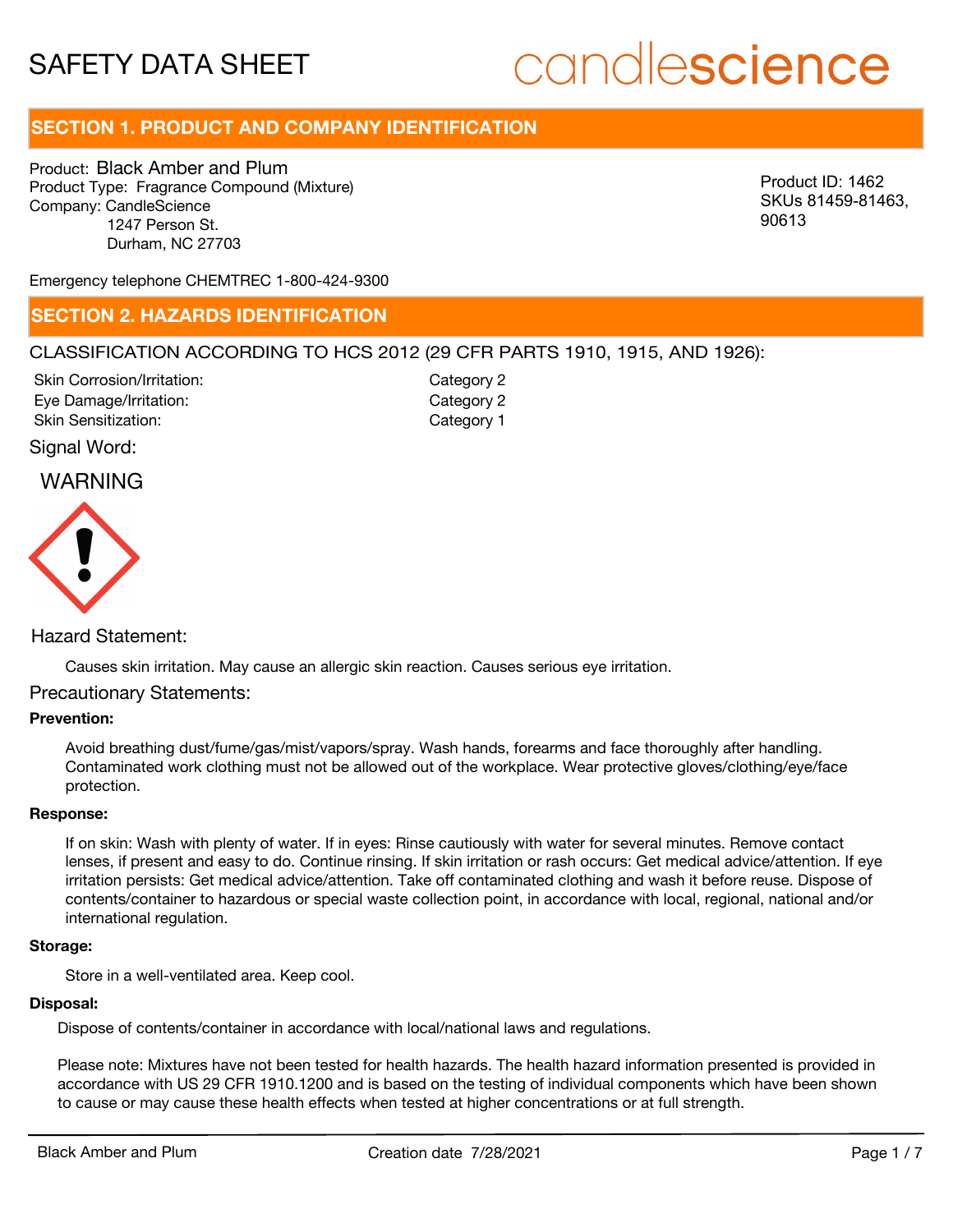# candlescience

## **SECTION 3. COMPOSITION/INFORMATION ON INGREDIENT**

| Hazardous components                                                            | CAS No.        | Weight %   |
|---------------------------------------------------------------------------------|----------------|------------|
| 2-acetyl-1,2,3,4,5,6,7,8-octahydro-2,3,8,8-tetra-methylnaphtalene (main isomer) | 54464-57-2     | $10 - 30$  |
| alpha-Methylcinnamaldehyde                                                      | $101 - 39 - 3$ | $5 - 10$   |
| Eugenol                                                                         | $97 - 53 - 0$  | $1 - 5$    |
| 2-ethyl-4-(2,2,3-trimethyl-1-cyclopent-3-enyl)but-2-en-1-ol                     | 28219-61-6     | $1 - 5$    |
| Ethyl vanillin                                                                  | 121-32-4       | $1 - 5$    |
| Coumarin                                                                        | $91 - 64 - 5$  | $1 - 5$    |
| Cinnamaldehyde                                                                  | $104 - 55 - 2$ | $1 - 5$    |
| Citral                                                                          | 5392-40-5      | $1 - 5$    |
| Guaiyl acetate                                                                  | 134-28-1       | $1 - 5$    |
| 1-2,6,6-trimethyl-3-cyclohexen-1-yl-2-buten-1-one                               | 57378-68-4     | $\leq 0.5$ |

# **SECTION 4. FIRST AID MEASURES**

Inhalation:

Remove person to fresh air and keep comfortable for breathing.

Skin contact:

Wash skin with plenty of water. Take off contaminated clothing. If skin irritation occurs: Get medical advice/attention. If skin irritation or rash occurs: Get medical advice/attention.

Eye contact:

Rinse eyes with water as a precaution. Rinse cautiously with water for several minutes. Remove contact lenses, if present and easy to do. Continue rinsing. If eye irritation persists: Get medical advice/attention.

### Ingestion:

Call a poison center/doctor/physician if you feel unwell.

### Most important symptoms:

Irritation. May cause an allergic skin reaction. Eye irritation.

Indication of immediate medical attention:

Treat symptomatically.

General information:

N/A

# **SECTION 5. FIREFIGHTING MEASURES**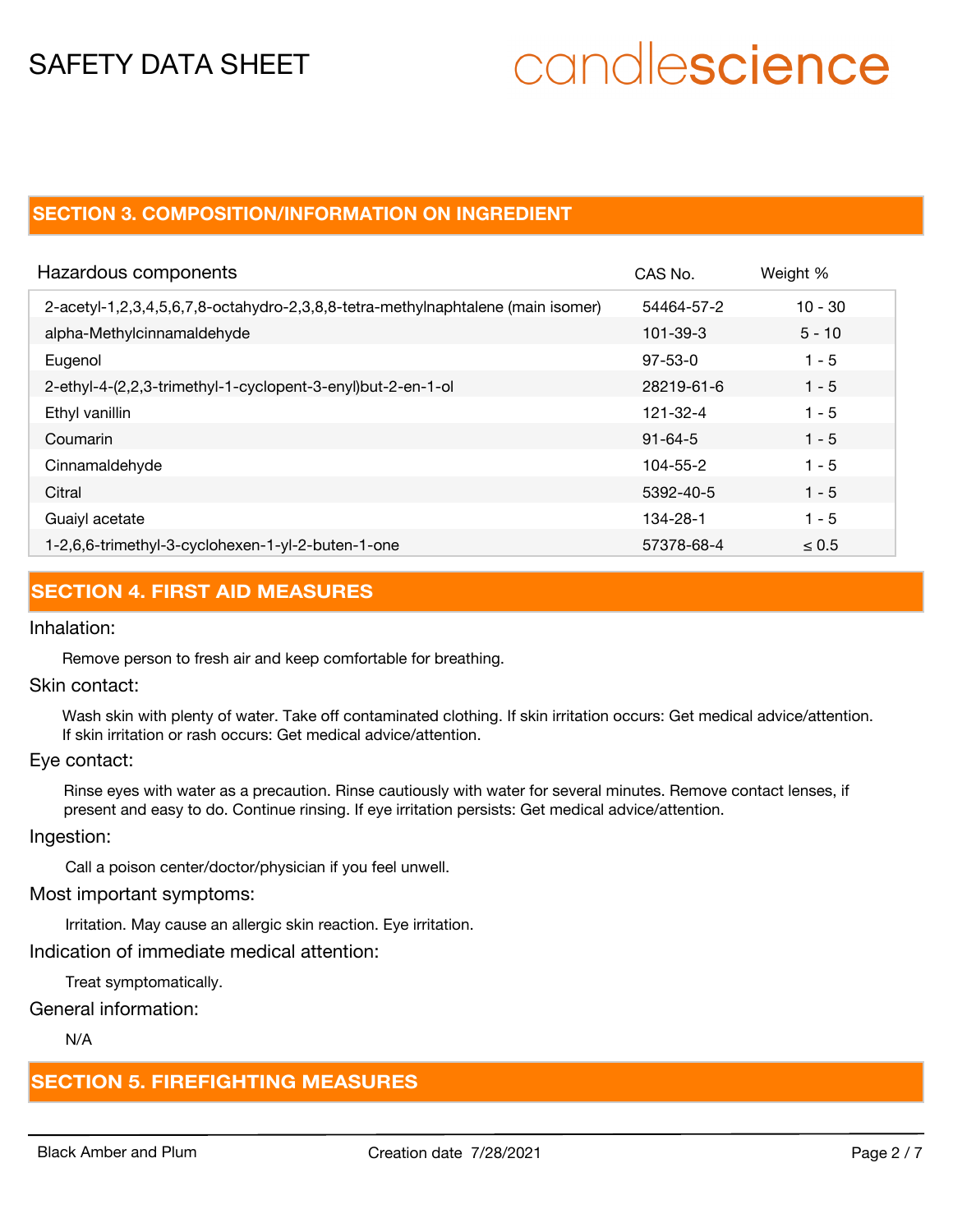# candlescience

### Suitable extinguishing media:

Foam, carbon dioxide, or dry chemical.

### Unsuitable extinguishing media:

Avoid use of water in extinguishing fires.

### Specific hazards:

During fire, gases hazardous to health may be formed. Do not allow run-off from fire fighting to enter drains or water courses.

### Special fire fighting procedures:

Wear self-contained breathing apparatus for firefighting. Move containers from fire area if it can be done safely. Use water spray jet to protect personnel and to cool endangered containers.

# **SECTION 6. ACCIDENTAL RELEASE MEASURES**

### Personal precautions, protective equipment and emergency procedures:

Evacuate personnel to safe areas. Remove all sources of ignition. Ensure adequate ventilation. Keep people away from and upwind of spill/leak. Wear appropriate protective equipment and clothing during clean-up.

### Environmental precautions:

Do not allow to enter into soil/subsoil. Do not allow to enter into surface water or drains. Dispose of in accordance with local regulations. Local authorities should be advised if significant spillage cannot be contained.

### Methods and materials for containment and cleaning up:

Soak up with inert absorbent material (e.g. sand, silica gel, vermiculite). Keep in suitable and closed containers for disposal. Clean contaminated floors and objects thoroughly while observing environmental regulations.

# **SECTION 7. HANDLING AND STORAGE**

### Precautions for safe handling:

Avoid contact with skin and eyes. Avoid prolonged inhalation of vapors. Wash hands and other exposed areas with mild soap and water before eating, drinking or smoking and when leaving work. Handle in accordance with good industrial hygiene and safety practices.

Conditions for safe storage, including any incompatibilities:

Store in tightly closed and upright container in a cool, dry, ventilated area. Store away from light, heat, and sources of ignition.

# **SECTION 8. EXPOSURE CONTROLS/PERSONAL PROTECTION**

### Exposure Guidelines:

ACGIH: Citral (CAS 5392-40-5) TWA 5 ppm

### Appropriate Engineering Controls:

### **Ventilation:**

Use engineering controls to maintain airborne levels below exposure limit requirements or guidelines. If there are no applicable exposure limit requirements or guidelines, use only with adequate ventilation. Local exhaust ventilation may be necessary for some operations.

### Personal Protective Equipment:

### **Eye protection:**

Ensure that eyewash stations and safety showers are close to the workstation location.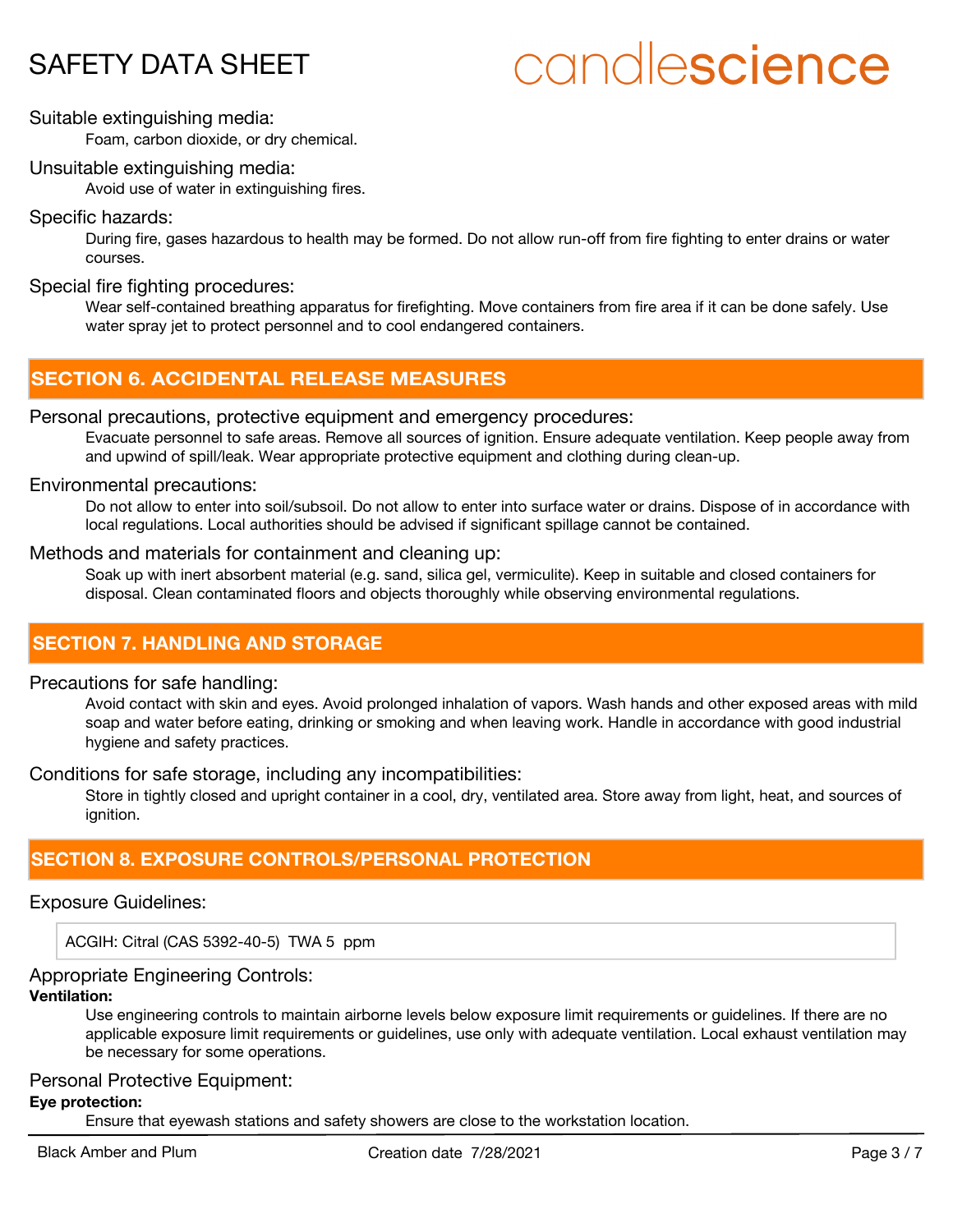

# candlescience

Chemical resistant goggles must be worn.

#### **Hand protection:**

Wear chemical resistant gloves suitable for this material as determined by a hazard assessment. Gloves should be discarded and replaced if there is any indication of degradation or chemical breakthrough.

#### **Skin and body protection:**

Wear protective clothing suitable for this material as determined by a hazard assessment.

#### **Respiratory protection:**

Respiratory protection should be worn when workplace exposures exceed exposure limit requirements or guidelines. If there are no applicable exposure limits or guidelines, use an approved respirator where there is a potential for adverse effects, including but not limited to respiratory irritation or odor, where indicated or required by the exposure assessment. Selection of air-purifying or positive-pressure supplied air will depend on the results of the exposure assessment which includes an evaluation of the specific operations and the actual or potential airborne concentrations. The type of cartridge or filter to be used must be selected and approved for the chemical, class, or classes of chemicals likely to be encountered in the workplace. For emergency conditions, use an approved positive-pressure self-contained breathing apparatus.

### **General hygiene considerations:**

Handle in accordance with good industrial hygiene and safety practice. Remove contaminated clothing and protective equipment before entering eating areas. Wash hands before breaks and immediately after handling the product.

# **SECTION 9. PHYSICAL AND CHEMICAL PROPERTIES**

| Liquid                                               |  |  |
|------------------------------------------------------|--|--|
| Colorless to light yellow                            |  |  |
| Characteristic                                       |  |  |
| N/A                                                  |  |  |
| N/A                                                  |  |  |
| N/A                                                  |  |  |
| N/A                                                  |  |  |
| 100 °C<br>212 $\degree$ F                            |  |  |
| Evaporation Rate (Butyl Acetate = 1): $N/A$          |  |  |
| N/A                                                  |  |  |
| Upper lower flammability or explosive limits:<br>N/A |  |  |
| N/A                                                  |  |  |
| N/A                                                  |  |  |
| 0.931-0.961                                          |  |  |
| N/A                                                  |  |  |
| N/A                                                  |  |  |
| Partition coefficient: n-octanol/water:<br>N/A       |  |  |
| N/A                                                  |  |  |
|                                                      |  |  |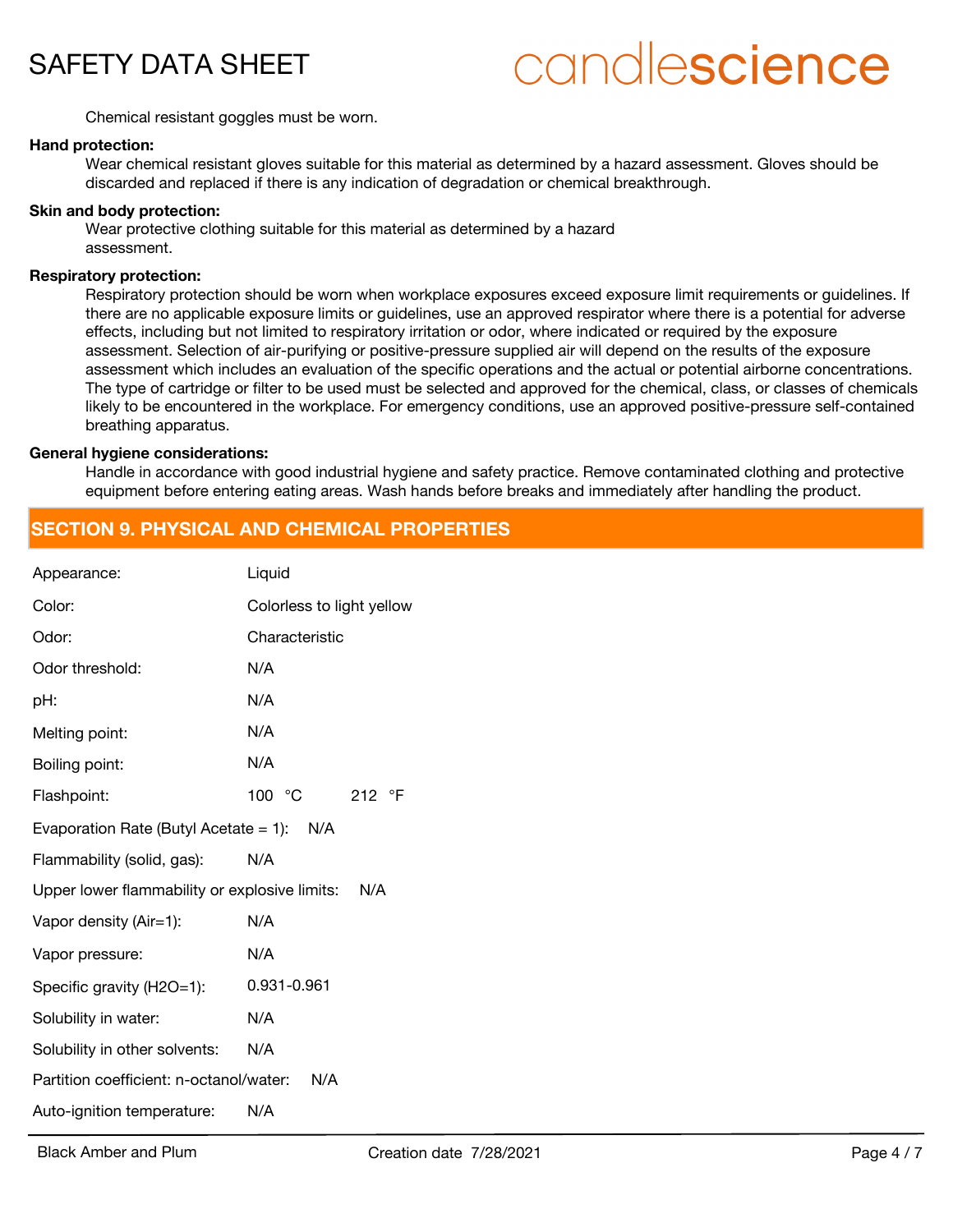# candlescience

| Decomposition temperature: | N/A |
|----------------------------|-----|
| Kinematic viscosity:       | N/A |
| Dynamic viscosity:         | N/A |
| Explosive properties:      | N/A |
| Oxidizing properties:      | N/A |
| Refractive index:          | N/A |

# **SECTION 10. STABILITY AND REACTIVITY**

### **Chemical stability:**

The product is stable and non-reactive under normal conditions of use, storage and transport.

### **Possibility of hazardous reactions:**

Material is stable under normal conditions.

### **Conditions to avoid:**

Heat, flames and sparks. Temperature extremes and direct sunlight.

### **Incompatible materials:**

Strong oxidizing agents. Strong acids. Strong Bases.

### **Hazardous decomposition products:**

No hazardous decomposition products are known.

# **SECTION 11. TOXICOLOGICAL INFORMATION**

### **Acute oral toxicity:**

Not classified

### **Acute dermal toxicity:**

Not classified

### **Acute inhalation toxicity:**

Not classified

### **Skin corrosion/irritation:**

Causes skin irritation

### **Serious eye damage/eye irritation:**

Causes serious eye irritation

### **Respiratory or skin sensitization:**

May cause an allergic skin reaction

### **Mutagenicity:**

N/A

### **Reproductive toxicity:**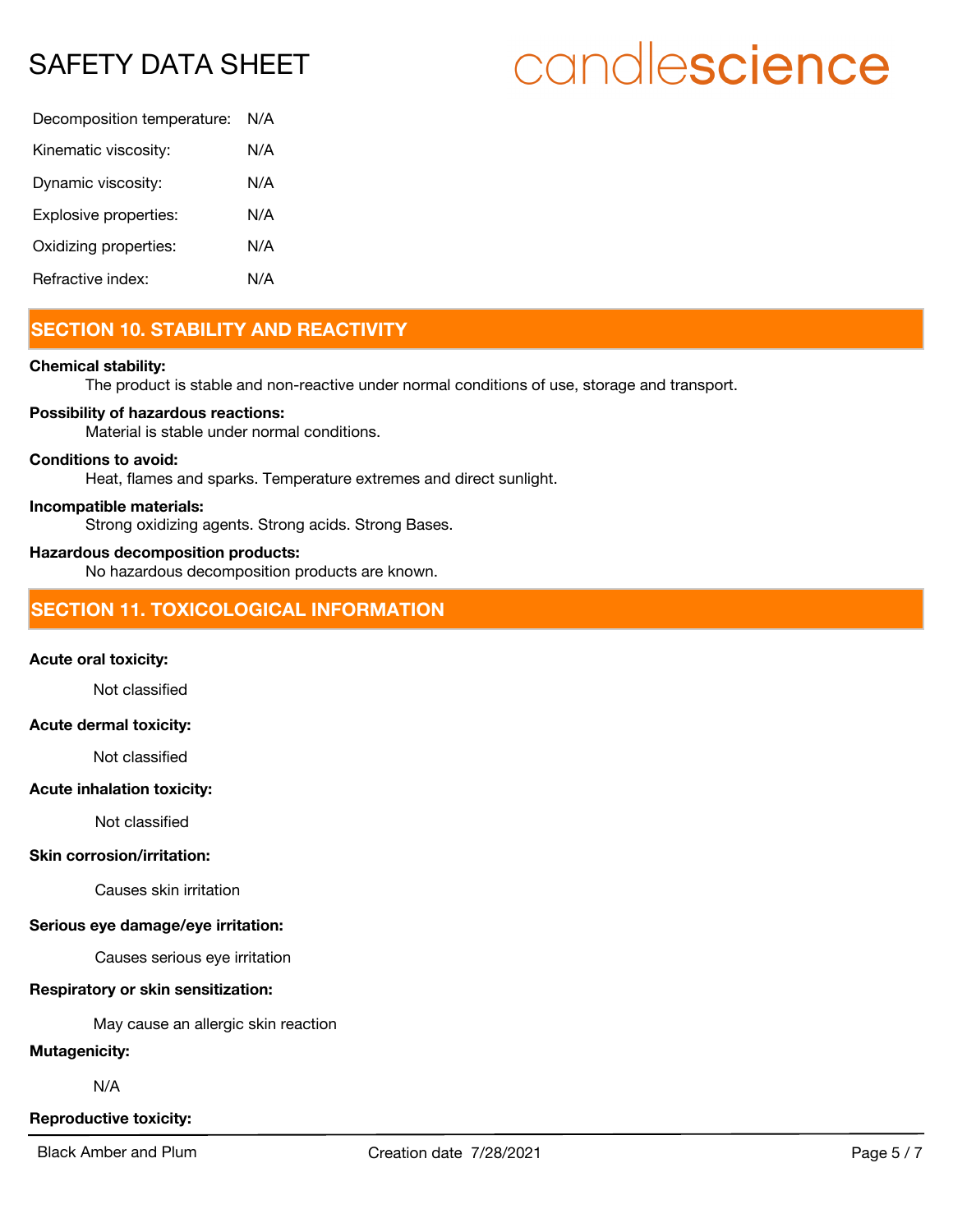# candlescience

N/A

### **Carcinogenicity:**

### N/A

Please note: Mixtures have not been tested for health hazards. The health hazard information presented is provided in accordance with US 29 CFR 1910.1200 and is based on the testing of individual components which have been shown to cause or may cause these health effects when tested at higher concentrations or at full strength.

# **SECTION 12. ECOLOGICAL INFORMATION**

### **Ecotoxicity:**

This product is not considered harmful to aquatic organisms or to cause long-term adverse effects in the environment.

### **Persistence and Degradability:**

N/A

### **Bioaccumulation:**

N/A

### **Other Adverse Effects:**

N/A

# **SECTION 13. DISPOSAL CONSIDERATIONS**

### **Disposal instructions:**

Collect and reclaim or dispose in sealed containers at licensed waste disposal site. Do not allow this material to drain into sewers/water supplies. Do not contaminate ponds, waterways or ditches with chemical or used container. Dispose of contents/container in accordance with local/regional/national/international regulations.

### **Local disposal regulations:**

Dispose in accordance with all applicable regulations.

### **Hazardous waste code:**

The waste code should be assigned in discussion between the user, the producer and the waste disposal company.

### **Waste from residues/unused products:**

Dispose of in accordance with local regulations. Empty containers or liners may retain some product residues. This material and its container must be disposed of in a safe manner.

### **Contaminated packaging:**

Since emptied containers may retain product residue, follow label warnings even after container is emptied. Empty containers should be taken to an approved waste handling site for recycling or disposal.

| <b>SECTION 14. TRANSPORT INFORMATION</b> |                                                                                                                                   |  |
|------------------------------------------|-----------------------------------------------------------------------------------------------------------------------------------|--|
| <b>IATA UN Number:</b>                   | UN 3082                                                                                                                           |  |
| <b>IATA UN Proper Shipping Name:</b>     | Environmentally hazardous substance, liquid, n.o.s. (1-(1,2,3,4,5,6,7,8-Octahydro<br>-2,3,8,8-Tetramethyl-2-Naphthalenyl)Ethanone |  |
| <b>IATA Transport Hazard Class:</b>      | 9                                                                                                                                 |  |
| <b>IATA Packing group:</b>               | $\mathbf{III}$                                                                                                                    |  |